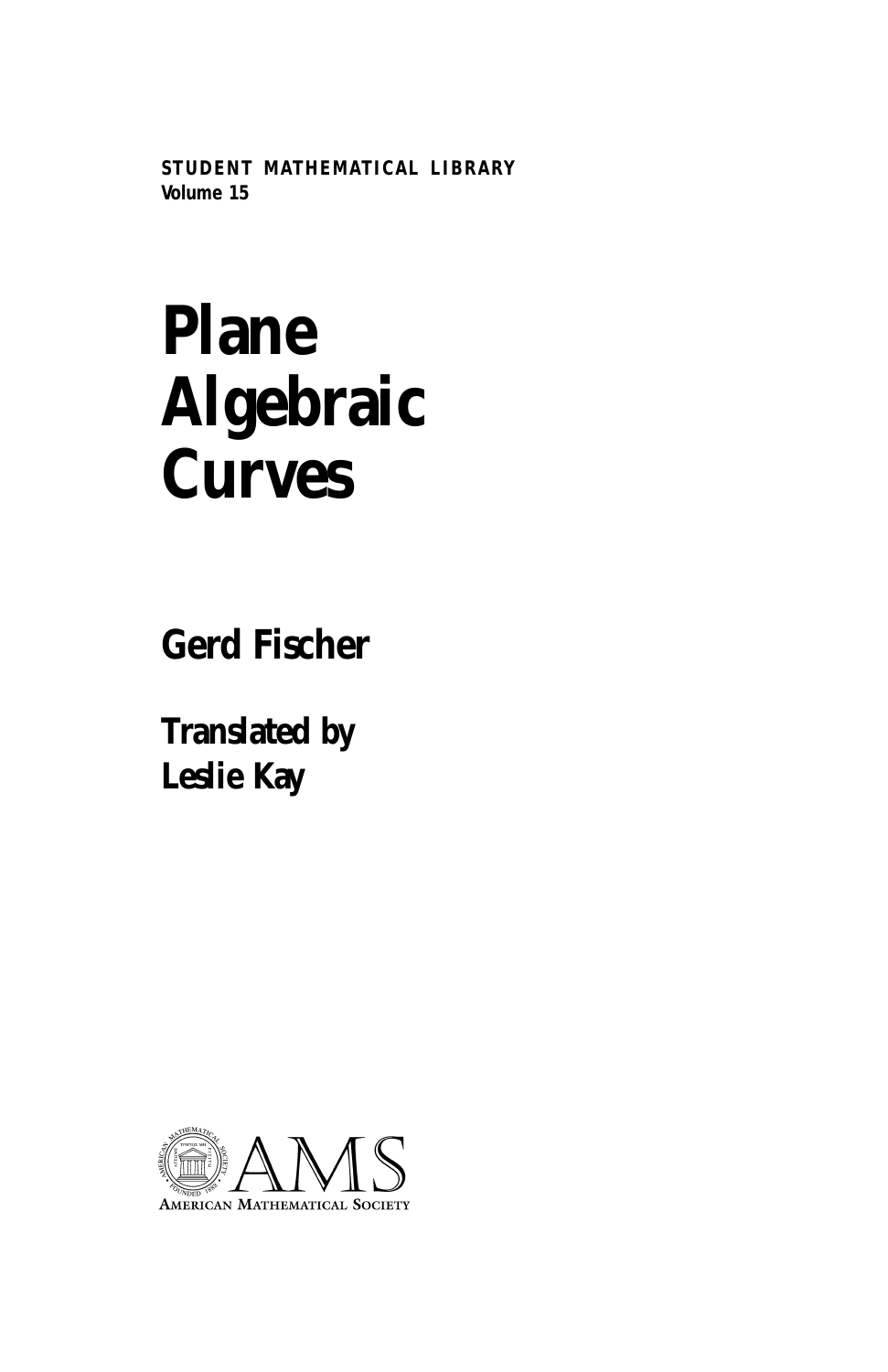## **Contents**

| Preface to the English Edition                         |                |  |
|--------------------------------------------------------|----------------|--|
| Preface to the German Edition                          | xiii           |  |
| Chapter 0. Introduction                                |                |  |
| Lines<br>0.1.                                          | 1              |  |
| Circles<br>0.2.                                        | $\overline{2}$ |  |
| The Cuspidal Cubic<br>0.3.                             | 3              |  |
| The Nodal Cubic<br>0.4.                                | 4              |  |
| The Folium of Descartes<br>0.5.                        | 6              |  |
| Cycloids<br>0.6.                                       | 7              |  |
| Klein Quartics<br>0.7.                                 | 9              |  |
| Continuous Curves<br>0.8.                              | 10             |  |
| Chapter 1. Affine Algebraic Curves and Their Equations | 13             |  |
| The Variety of an Equation<br>1.1.                     | 13             |  |
| Affine Algebraic Curves<br>1.2.                        | 14             |  |
| Study's Lemma<br>1.3.                                  | 15             |  |
|                                                        | $\mathbf{V}$   |  |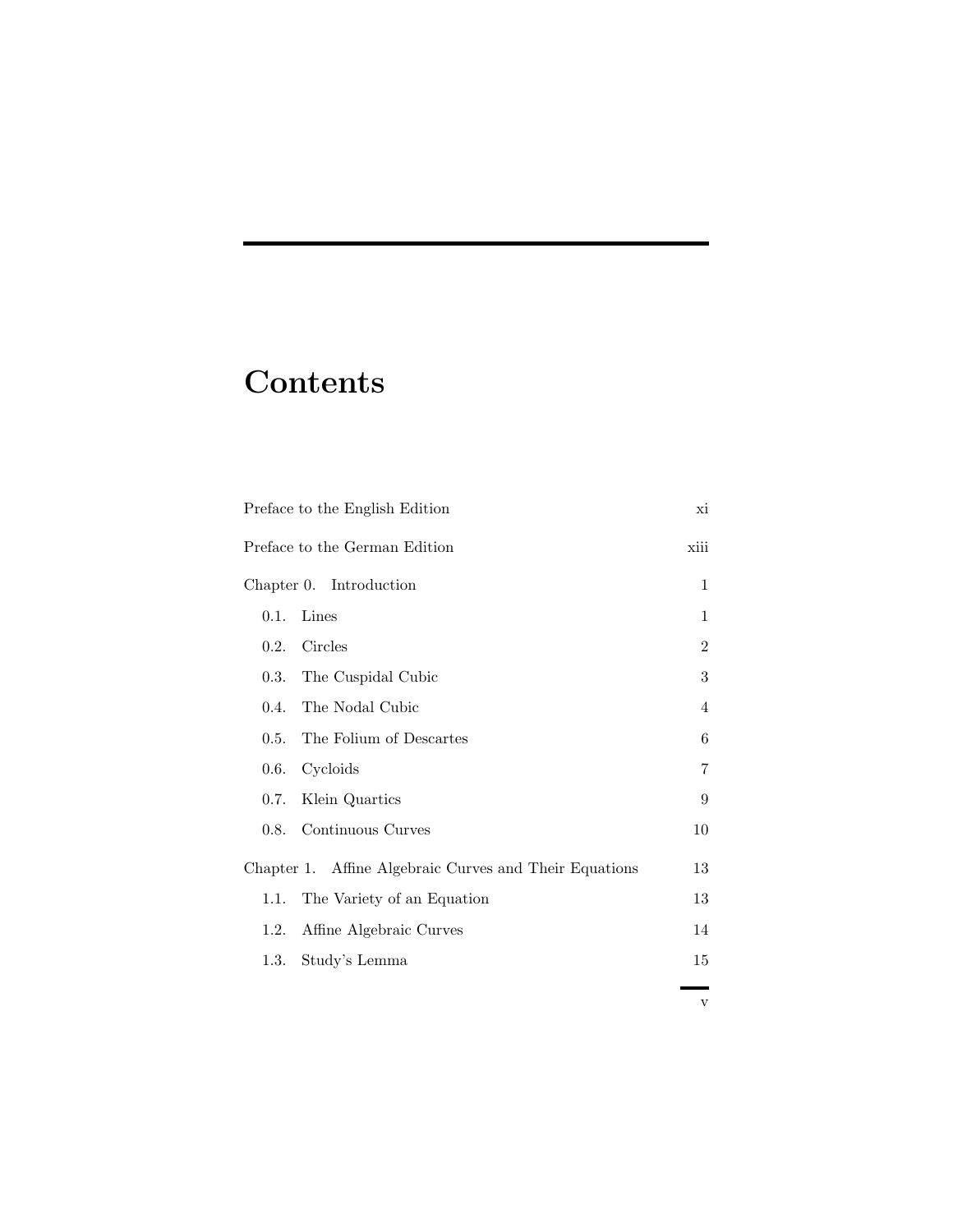| 1.4.       | Decomposition into Components                 | 17 |
|------------|-----------------------------------------------|----|
| 1.5.       | Irreducibility and Connectedness              | 18 |
| 1.6.       | The Minimal Polynomial                        | 18 |
| 1.7.       | The Degree                                    | 19 |
| 1.8.       | Points of Intersection with a Line            | 20 |
| Chapter 2. | The Projective Closure                        | 23 |
| 2.1.       | Points at Infinity                            | 23 |
| 2.2.       | The Projective Plane                          | 23 |
| 2.3.       | The Projective Closure of a Curve             | 25 |
| 2.4.       | Decomposition into Components                 | 27 |
| 2.5.       | Intersection Multiplicity of Curves and Lines | 28 |
| 2.6.       | Intersection of Two Curves                    | 29 |
| 2.7.       | Bézout's Theorem                              | 31 |
| Chapter 3. | Tangents and Singularities                    | 35 |
| 3.1.       | Smooth Points                                 | 35 |
| 3.2.       | The Singular Locus                            | 36 |
| 3.3.       | Local Order                                   | 37 |
| 3.4.       | Tangents at Singular Points                   | 40 |
| 3.5.       | Order and Intersection Multiplicity           | 44 |
| 3.6.       | Euler's Formula                               | 45 |
| 3.7.       | Curves through Prescribed Points              | 47 |
| 3.8.       | Number of Singularities                       | 49 |
| 3.9.       | Chebyshev Curves                              | 50 |
|            | Chapter 4. Polars and Hessian Curves          | 59 |
| 4.1.       | Polars                                        | 59 |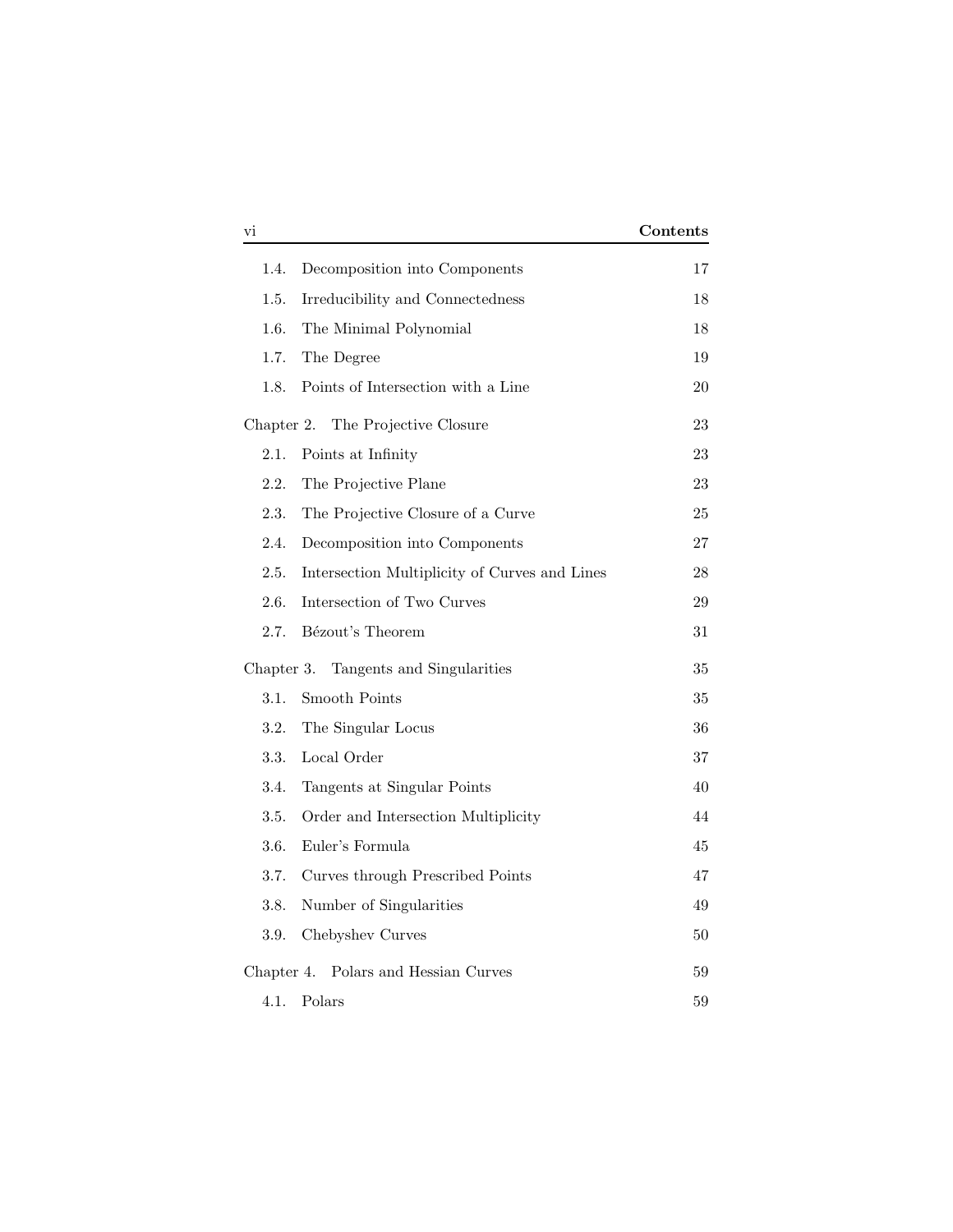| Contents   |                                                  | vii |
|------------|--------------------------------------------------|-----|
| 4.2.       | Properties of Polars                             | 64  |
| 4.3.       | Intersection of a Curve with Its Polars          | 64  |
| 4.4.       | Hessian Curves                                   | 65  |
| 4.5.       | Intersection of the Curve with Its Hessian Curve | 67  |
| 4.6.       | Examples                                         | 69  |
| Chapter 5. | The Dual Curve and the Plücker Formulas          | 73  |
| 5.1.       | The Dual Curve                                   | 73  |
| 5.2.       | Algebraicity of the Dual Curve                   | 80  |
| 5.3.       | Irreducibility of the Dual Curve                 | 81  |
| 5.4.       | Local Numerical Invariants                       | 83  |
| 5.5.       | The Bidual Curve                                 | 85  |
| 5.6.       | Simple Double Points and Cusps                   | 86  |
| 5.7.       | The Plücker Formulas                             | 88  |
| 5.8.       | Examples                                         | 90  |
| 5.9.       | Proof of the Plücker Formulas                    | 90  |
| Chapter 6. | The Ring of Convergent Power Series              | 95  |
| 6.1.       | Global and Local Irreducibility                  | 95  |
| 6.2.       | Formal Power Series                              | 96  |
| 6.3.       | Convergent Power Series                          | 99  |
| 6.4.       | Banach Algebras                                  | 100 |
| 6.5.       | Substitution of Power Series                     | 103 |
| 6.6.       | Distinguished Variables                          | 105 |
| 6.7.       | The Weierstrass Preparation Theorem              | 107 |
| 6.8.       | Proofs                                           | 109 |
| 6.9.       | The Implicit Function Theorem                    | 114 |
|            |                                                  |     |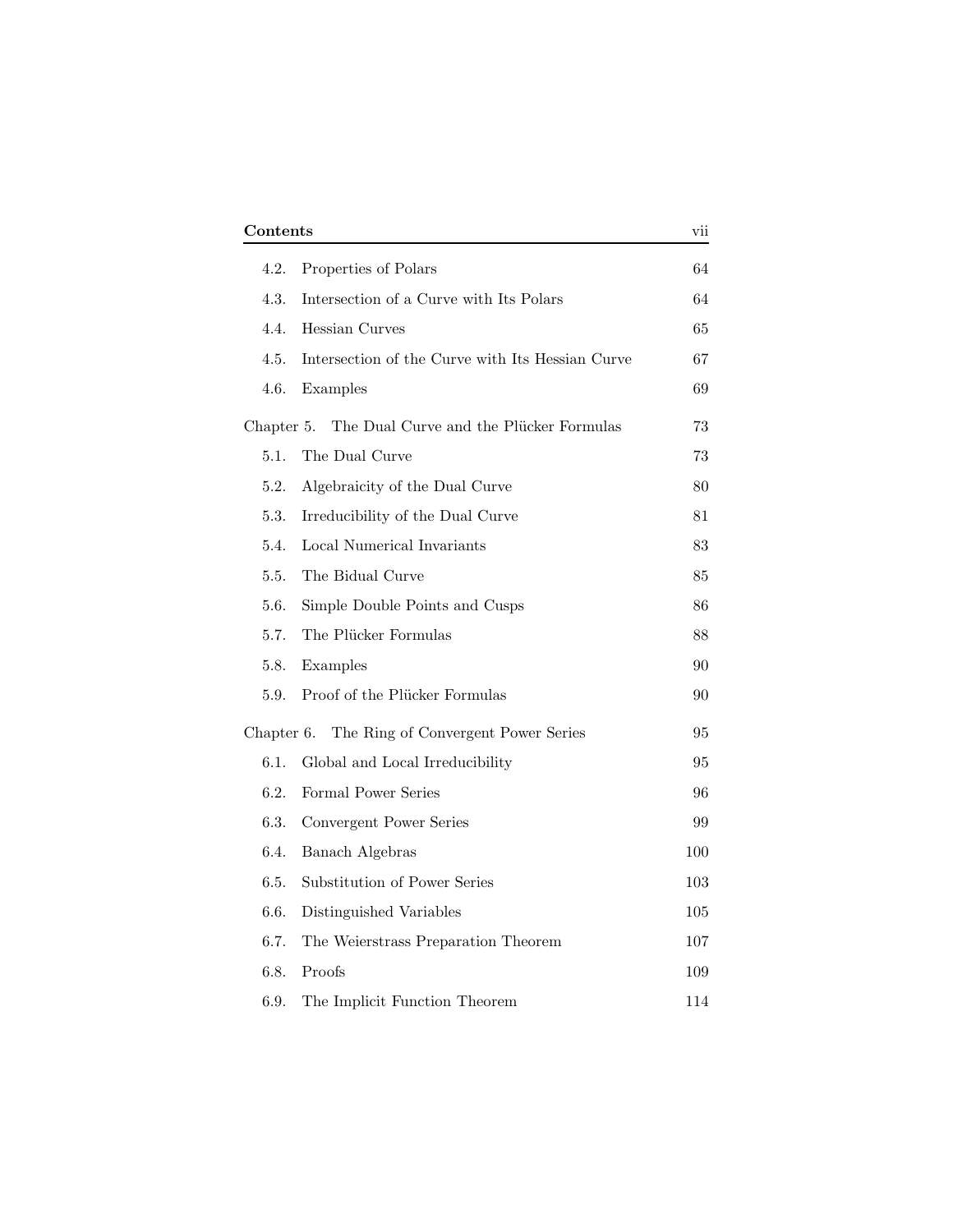| 6.10.      | Hensel's Lemma                                                    | 116 |
|------------|-------------------------------------------------------------------|-----|
| 6.11.      | Divisibility in the Ring of Power Series                          | 117 |
| 6.12.      | Germs of Analytic Sets                                            | 120 |
| 6.13.      | Study's Lemma                                                     | 121 |
| 6.14.      | Local Branches                                                    | 122 |
| Chapter 7. | Parametrizing the Branches of a Curve by<br><b>Puiseux Series</b> | 125 |
| 7.1.       | Formulating the Problem                                           | 125 |
| 7.2.       | Theorem on the Puiseux Series                                     | 126 |
| 7.3.       | The Carrier of a Power Series                                     | 127 |
| 7.4.       | The Quasihomogeneous Initial Polynomial                           | 129 |
| 7.5.       | The Iteration Step                                                | 131 |
| 7.6.       | The Iteration                                                     | 132 |
| 7.7.       | Formal Parametrizations                                           | 135 |
| 7.8.       | Puiseux's Theorem (Geometric Version)                             | 136 |
| 7.9.       | Proof                                                             | 138 |
| 7.10.      | Variation of Solutions                                            | 141 |
| 7.11.      | Convergence of the Puiseux Series                                 | 142 |
| 7.12.      | Linear Factorization of Weierstrass Polynomials                   | 144 |
| Chapter 8. | Tangents and Intersection Multiplicities of Germs<br>of Curves    | 147 |
| 8.1.       | Tangents to Germs of Curves                                       | 147 |
| 8.2.       | Tangents at Smooth and Singular Points                            | 149 |
| 8.3.       | Local Intersection Multiplicity with a Line                       | 150 |
| 8.4.       | Local Intersection Multiplicity with an Irreducible<br>Germ       | 155 |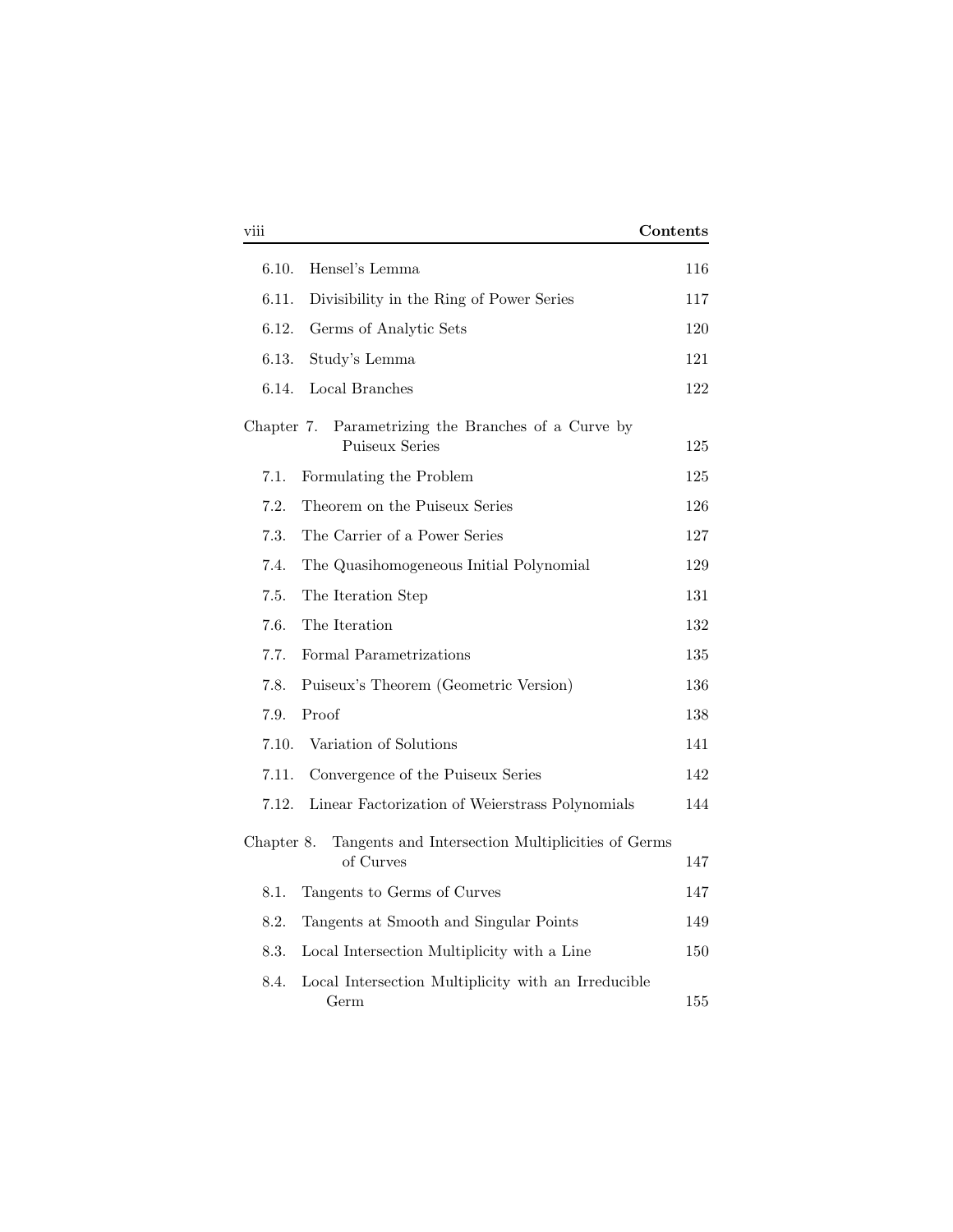| Contents                                                   | ix  |
|------------------------------------------------------------|-----|
| Local Intersection Multiplicity of Germs of Curves<br>8.5. | 157 |
| Intersection Multiplicity and Order<br>8.6.                | 158 |
| 8.7.<br>Local and Global Intersection Multiplicity         | 159 |
| Chapter 9.<br>The Riemann Surface of an Algebraic Curve    | 163 |
| Riemann Surfaces<br>9.1.                                   | 163 |
| 9.2.<br>Examples                                           | 165 |
| 9.3.<br>Desingularization of an Algebraic Curve            | 168 |
| Proof<br>9.4.                                              | 170 |
| Connectedness of a Curve<br>9.5.                           | 175 |
| The Riemann-Hurwitz Formula<br>9.6.                        | 175 |
| 9.7.<br>The Genus Formula for Smooth Curves                | 176 |
| 9.8.<br>The Genus Formula for Plücker Curves               | 178 |
| Max Noether's Genus Formula<br>9.9.                        | 180 |
| Appendix 1.<br>The Resultant                               |     |
| The Resultant and Common Zeros<br>A.1.1.                   | 181 |
| The Discriminant<br>A.1.2.                                 | 183 |
| A.1.3.<br>The Resultant of Homogeneous Polynomials         | 184 |
| The Resultant and Linear Factors<br>A.1.4.                 | 185 |
| Appendix 2.<br>Covering Maps                               | 189 |
| Definitions<br>A.2.1.                                      | 189 |
| A.2.2.<br>Proper Maps                                      | 191 |
| A.2.3.<br>Lifting Paths                                    | 192 |
| The Implicit Function Theorem<br>Appendix 3.               | 193 |
| The Newton Polygon<br>Appendix 4.                          | 197 |
| The Newton Polygon of a Power Series<br>A.4.1.             | 197 |
|                                                            |     |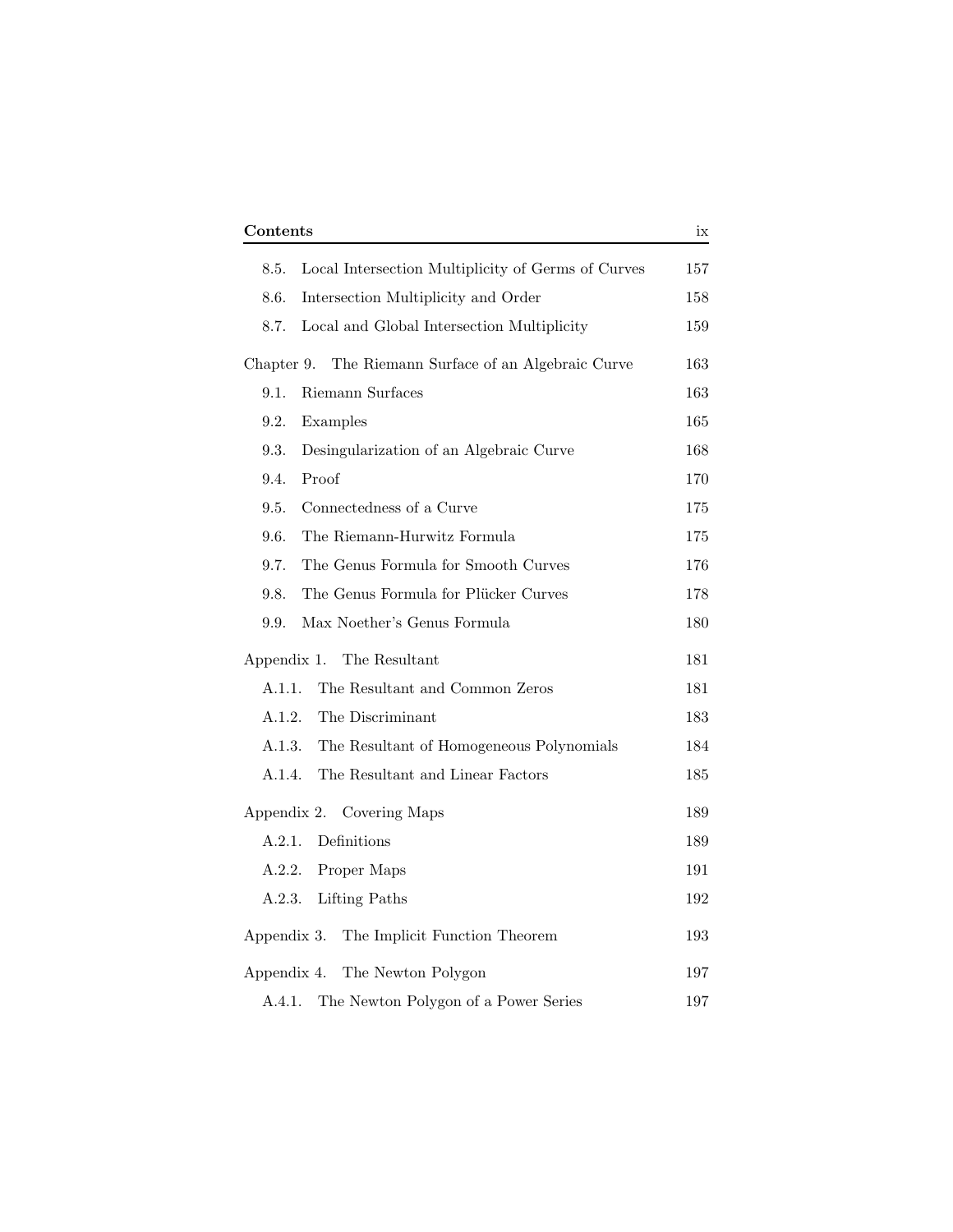|                                         | A.4.2. The Newton Polygon of a Weierstrass Polynomial        | 199 |
|-----------------------------------------|--------------------------------------------------------------|-----|
|                                         | Appendix 5. A Numerical Invariant of Singularities of Curves | 205 |
| A.5.1.                                  | Analytic Equivalence of Singularities                        | 205 |
| A.5.2.                                  | The Degree of a Singularity                                  | 206 |
| A.5.3.                                  | The General Class Formula                                    | 210 |
| A.5.4.                                  | The General Genus Formula                                    | 211 |
| A.5.5.                                  | Degree and Order                                             | 212 |
| A.5.6.                                  | Examples                                                     | 214 |
| Appendix 6. Harnack's Inequality<br>217 |                                                              |     |
| A.6.1.                                  | Real Algebraic Curves                                        | 217 |
| A.6.2.                                  | Connected Components and Degree                              | 218 |
| A.6.3.                                  | Homology with Coefficients in $\mathbb{Z}/2\mathbb{Z}$       | 221 |
| Bibliography                            |                                                              | 223 |
| Subject Index                           |                                                              | 227 |
| List of Symbols                         |                                                              | 231 |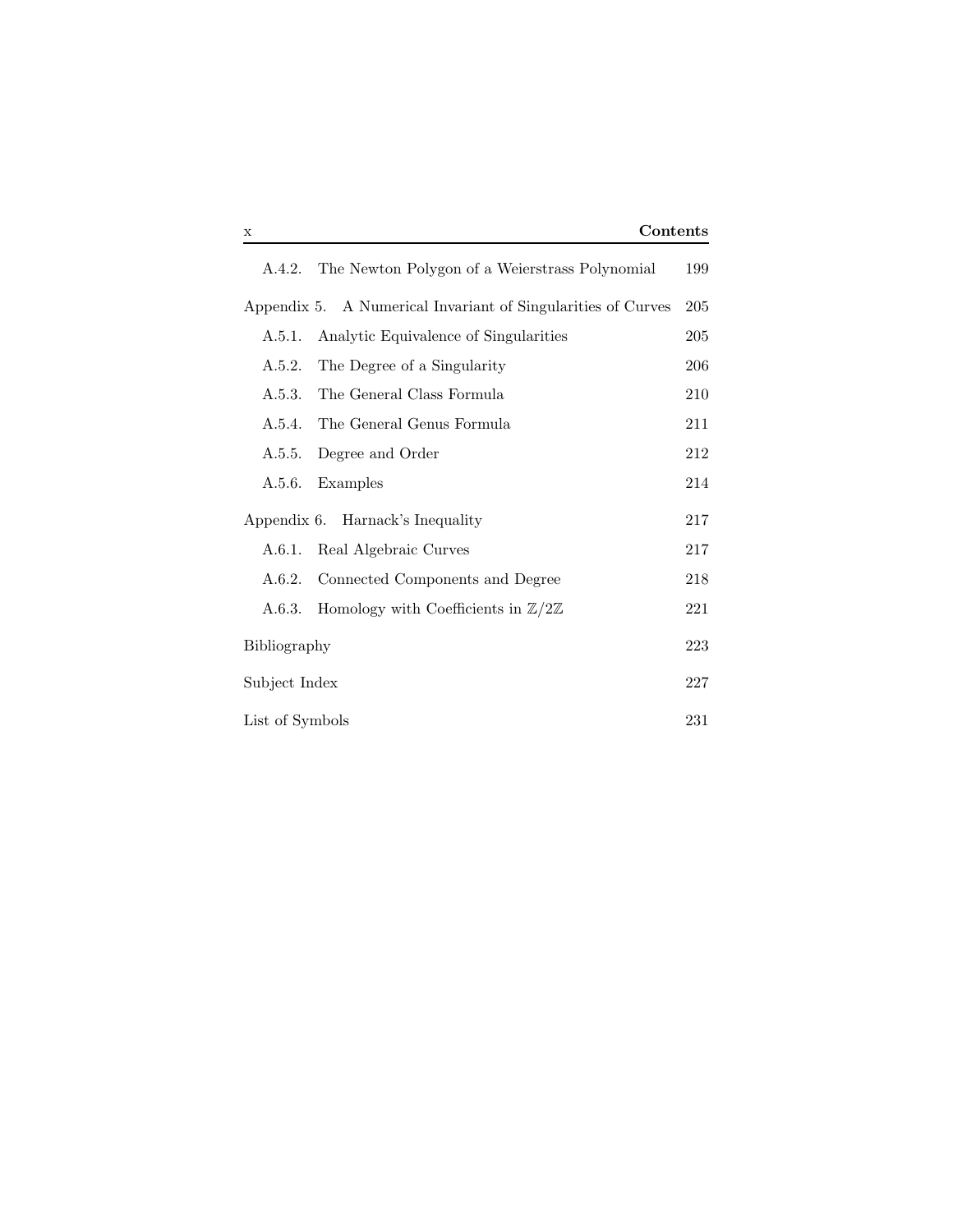### **Preface to the English Edition**

I am very pleased that the AMS has decided to publish an English version of the German text. This was a good opportunity to add a new section (3.9) on the recently discovered Chebyshev curves and to improve the appendix on the implicit function theorem. My thanks go to the AMS and Vieweg for this joint project, to Leslie Kay for her excellent translation, including many clarifications of details, and to my students in Düsseldorf (especially Nadine Engeler, Thorsten Haarhoff, and Thorsten Warmt) for their help in preparing the new sections.

Münich, January 2001 Gerd Fischer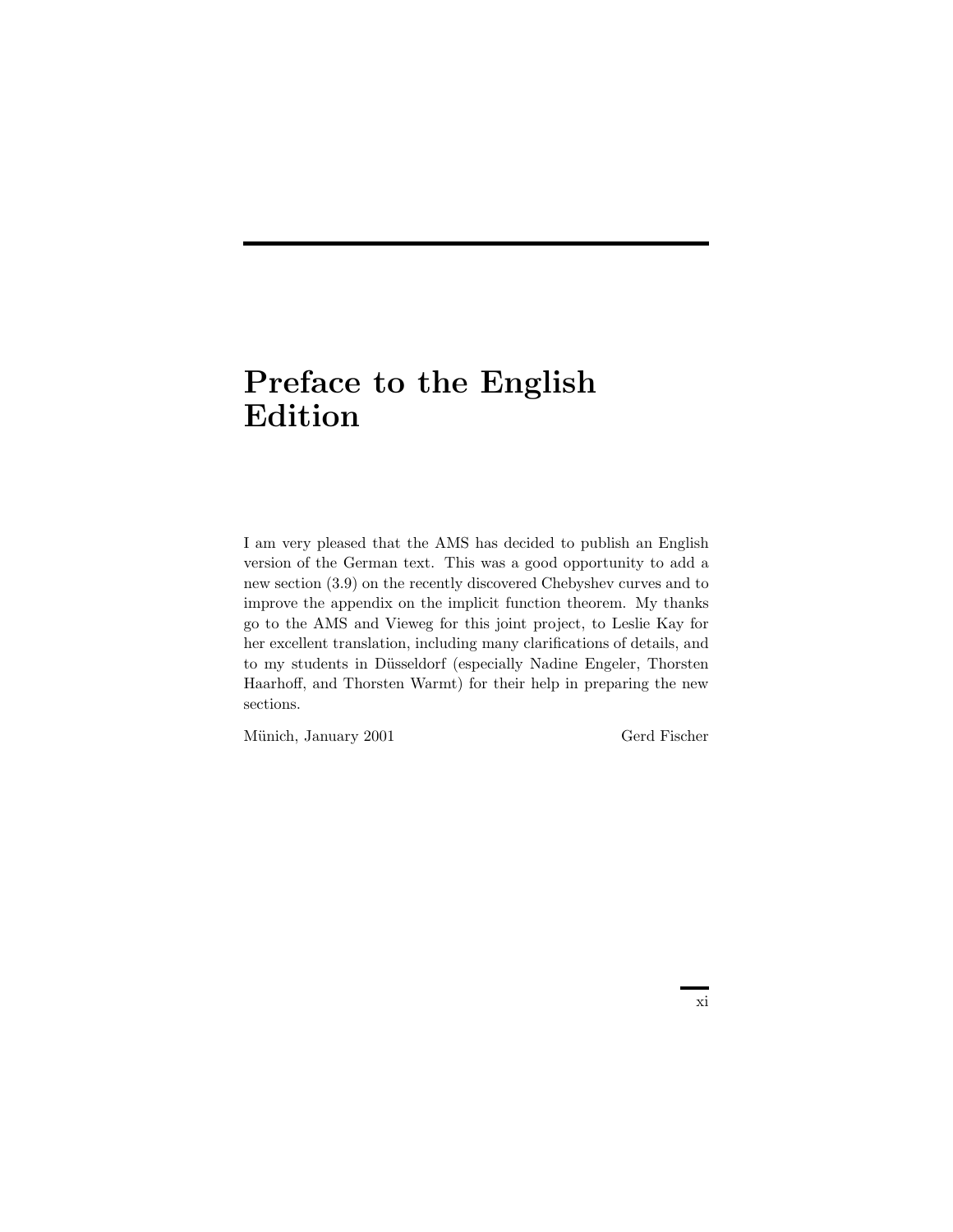#### **Preface to the German Edition**

How many zeros does a polynomial in one variable have? This question is answered definitively by the "fundamental theorem of algebra." But if we go to two variables, the zero sets become infinite in general. These sets can be viewed as geometric objects—more precisely, as plane algebraic curves. So two paths intersect here, one from algebra and one from geometry, and it is hardly surprising that properties of such curves have been pondered for many centuries.

Adding yet another book to the countless books on this topic demands justification, or at least an explanation of some special point of view. I won't conceal the external stimulus: Several years ago, I was encouraged to write something about algebraic curves. My immediate response was that there were already a lot of books—perhaps too many books—about them. But I couldn't resist the temptation to keep giving lectures on the subject and writing up my notes. Let me briefly explain what they eventually turned into.

The text consists of two very different parts. In Chapters 0 to 5, the geometry of curves is explained in as elementary a way as possible: tangents, singularities, inflection points, etc. The most important technical tool is the intersection multiplicity, which is based on the resultant, and the main result is Bézout's theorem on the number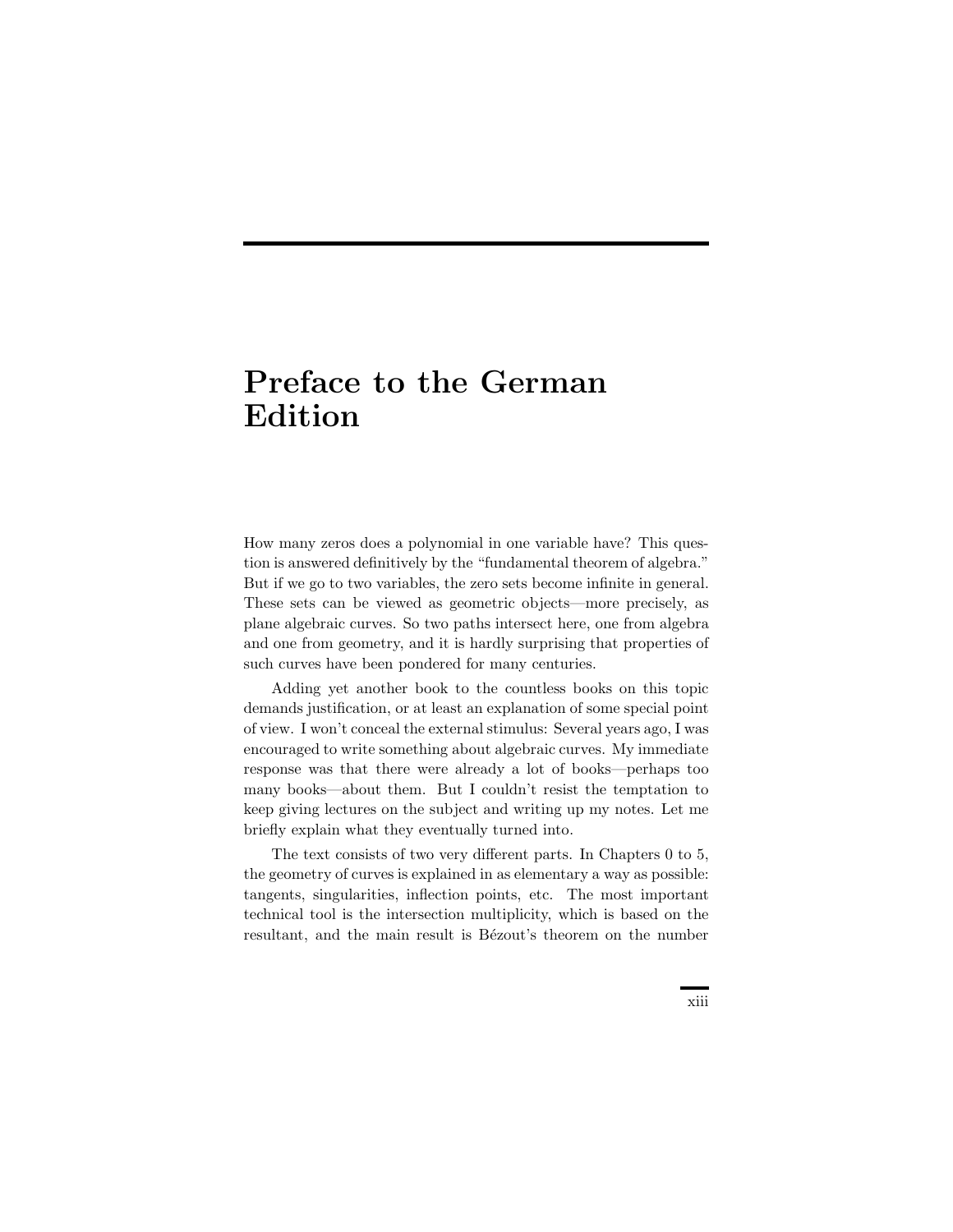of points of intersection of two curves. This part culminates in the Plücker formulas, in Chapter 5. These formulas relate the invariants studied in the preceding chapters.

The Plücker formulas can be given an almost—but not completely —precise proof by elementary techniques. What is missing, in particular, is a deeper understanding of duality and an efficient way to compute the intersection multiplicities that appear. The necessary local and global techniques from analysis are given later, in Chapters 6 to 9. Although the results are relatively easy to state and apply, laying a sound foundation takes some work.

Chapters 6 to 8 therefore contain an introduction to local complex analysis. This is the theory of either convergent power series or holomorphic functions of several variables, depending on one's preferred point of view. Here power series and the algebraic properties of rings of power series are emphasized; this approach goes back to the pioneering work of Rückert [R].

In the last chapter, the local parametrizations are patched together into a Riemann surface. Borrowing from a famous quotation of Felix Klein, one might say that curves are then regarded as freed from their cage—the projective plane—and floating outside a fixed space. The genus formula is ultimately an extension of the elementary Plücker formulas.

The appendices contain some technical tools from algebra and topology that are used repeatedly, as well as supplements to the preceding chapters.

Throughout the text an attempt was made to stay very concrete and, when possible, to give procedures for computing something by using polynomials and power series. The many examples and figures should also help keep things concrete. This aspect of algebraic geometry, long regarded as rather old-fashioned, has regained importance.

As one might expect, almost everything here can be found in a similar form elsewhere. I would especially like to mention Walker [Wa], Burau [Bu], and Brieskorn-Knörrer [B-K]. My goal was as concise a text as possible for an introductory one- or two-semester course. (Following a remark of Horst Knörrer, one could describe this little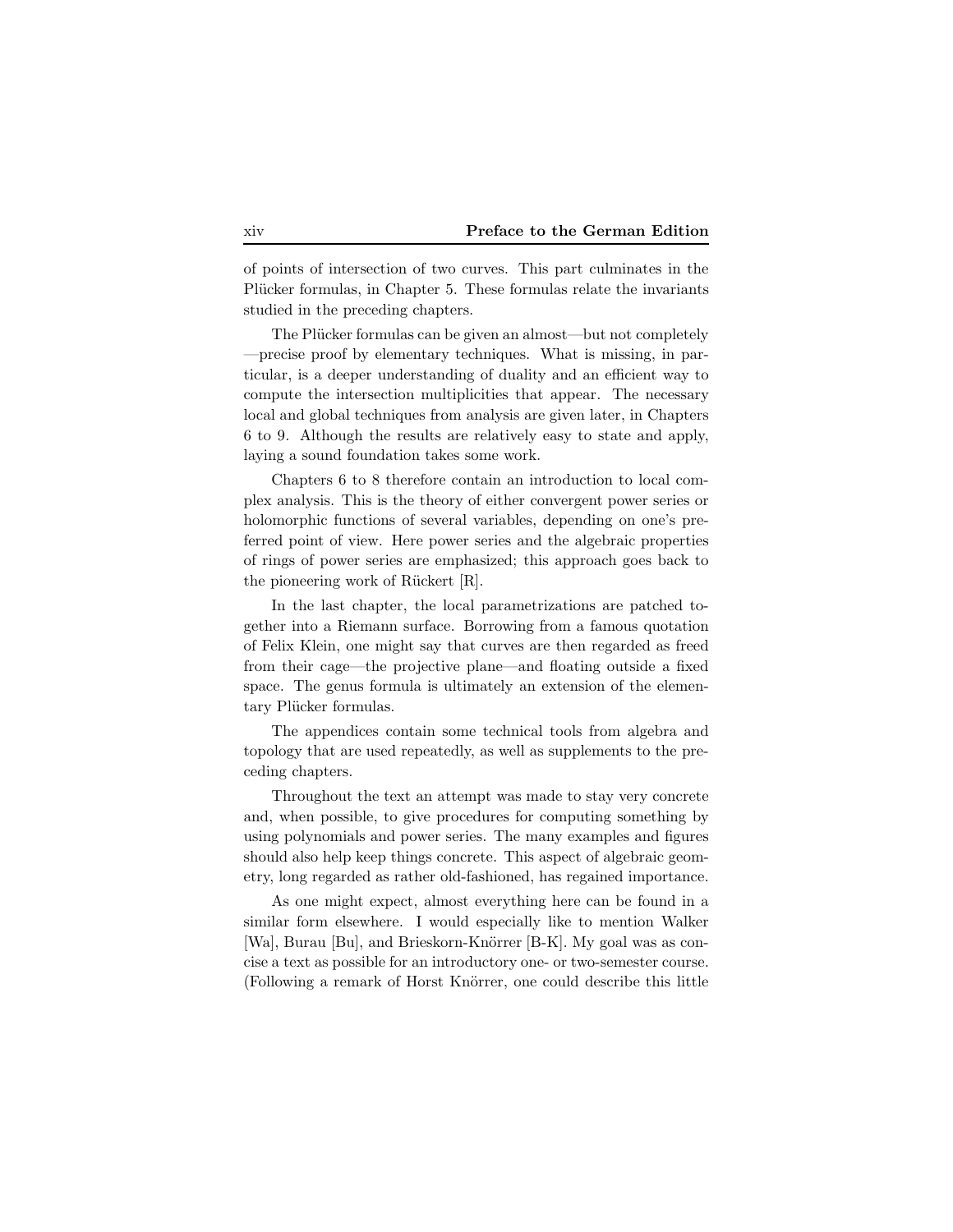book as a portable version of the stationary model [B-K].) All that is assumed is some basic background, especially in elementary algebra and complex function theory. A great deal of effort has only strengthened my conviction that there hardly exists a more beautiful approach to algebraic geometry and complex analysis than through algebraic curves. Geometric intuition and "analytic" methods still lie very close together here, and every new technique is completely motivated by clear geometric problems—as in paradise before the many falls from grace.

My thanks go to all who helped bring this book into being: my teacher R. Remmert for his encouragement; my students at Düsseldorf and UC Davis for their suggestions for improvements; Mr. H.-J. Stoppel for his untiring help in countless details and the production of the TEX manuscript; Mr. U. Daub for plotting the first pictures; Mr. C. Töller for the final production of the finished figures; and finally Vieweg, the publishers, who expressed their willingness to publish the book in the German language and at a student-friendly price.

Düsseldorf, June 1994 Gerd Fischer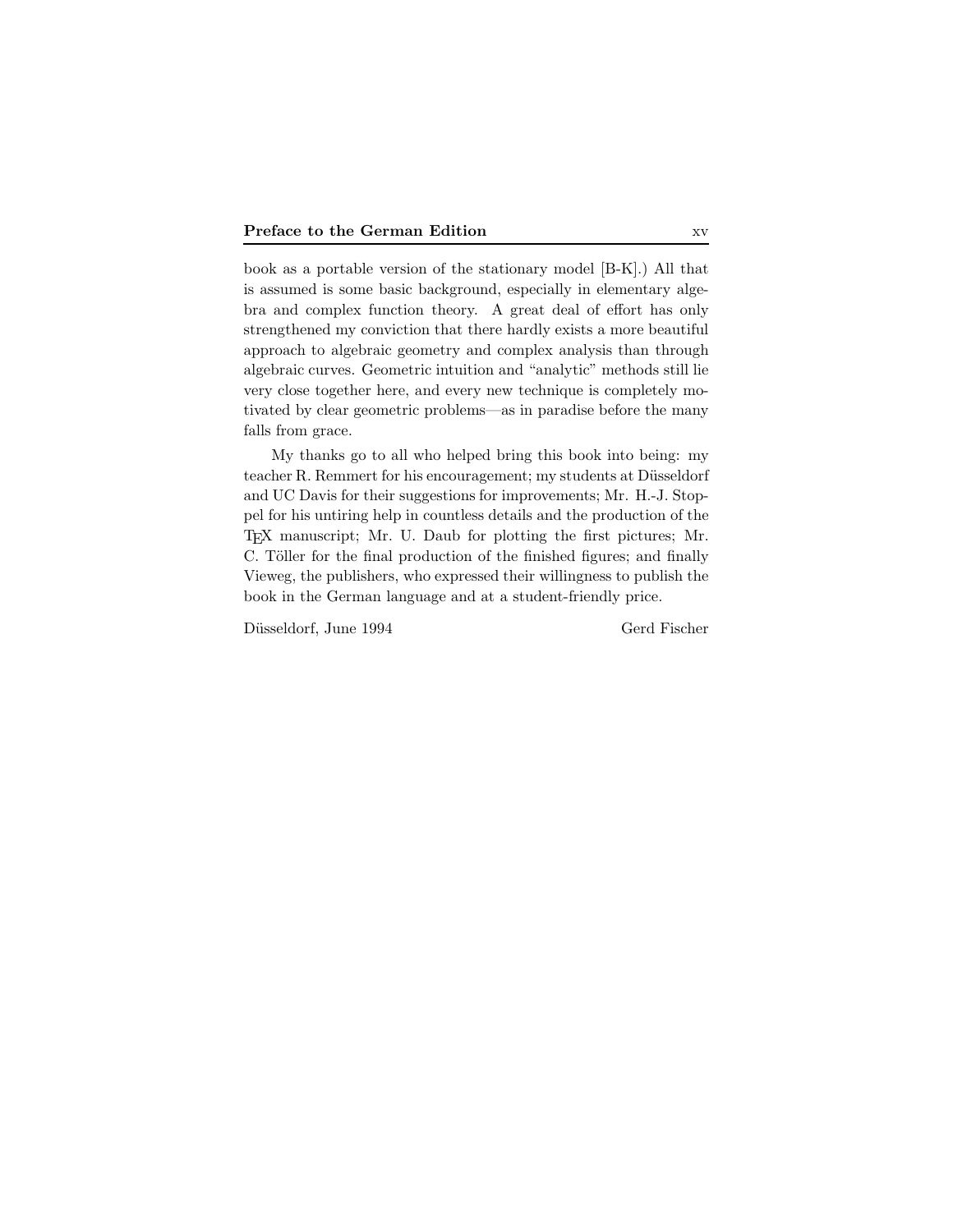#### Chapter 0

#### **Introduction**

Let an object move through space as time passes. The task of curve theory is to describe this process abstractly and study it in detail. Modern curve theory has many branches, and no attempt will be made here to give an overview of the numerous questions that are treated in this context. Instead we will carefully examine a small, clearly delimited, but very exciting part: the elementary theory of plane algebraic curves. The first restriction, plane, means that the space in which the motion occurs is only *two-dimensional*; this makes a number of things easier. Before explaining what we mean by an algebraic curve, we give a few examples of general plane curves.

The moving object is assumed to be a point. Then its motion in the plane is described by a map

$$
\varphi: I \to \mathbb{R}^2, \quad t \mapsto \varphi(t) = (x_1(t), x_2(t)),
$$

where  $I \subset \mathbb{R}$  denotes an interval. The *parameter t* can be viewed as time.

**0.1.** A line can be described by

$$
\varphi(t) = v + tw,
$$

where  $v, w \in \mathbb{R}^2$  are vectors and the direction vector w is not the zero vector. Here we may take I to be R. The same subset  $C = \varphi(\mathbb{R}) \subset \mathbb{R}^2$ can be traced in many different ways; that is, there are many different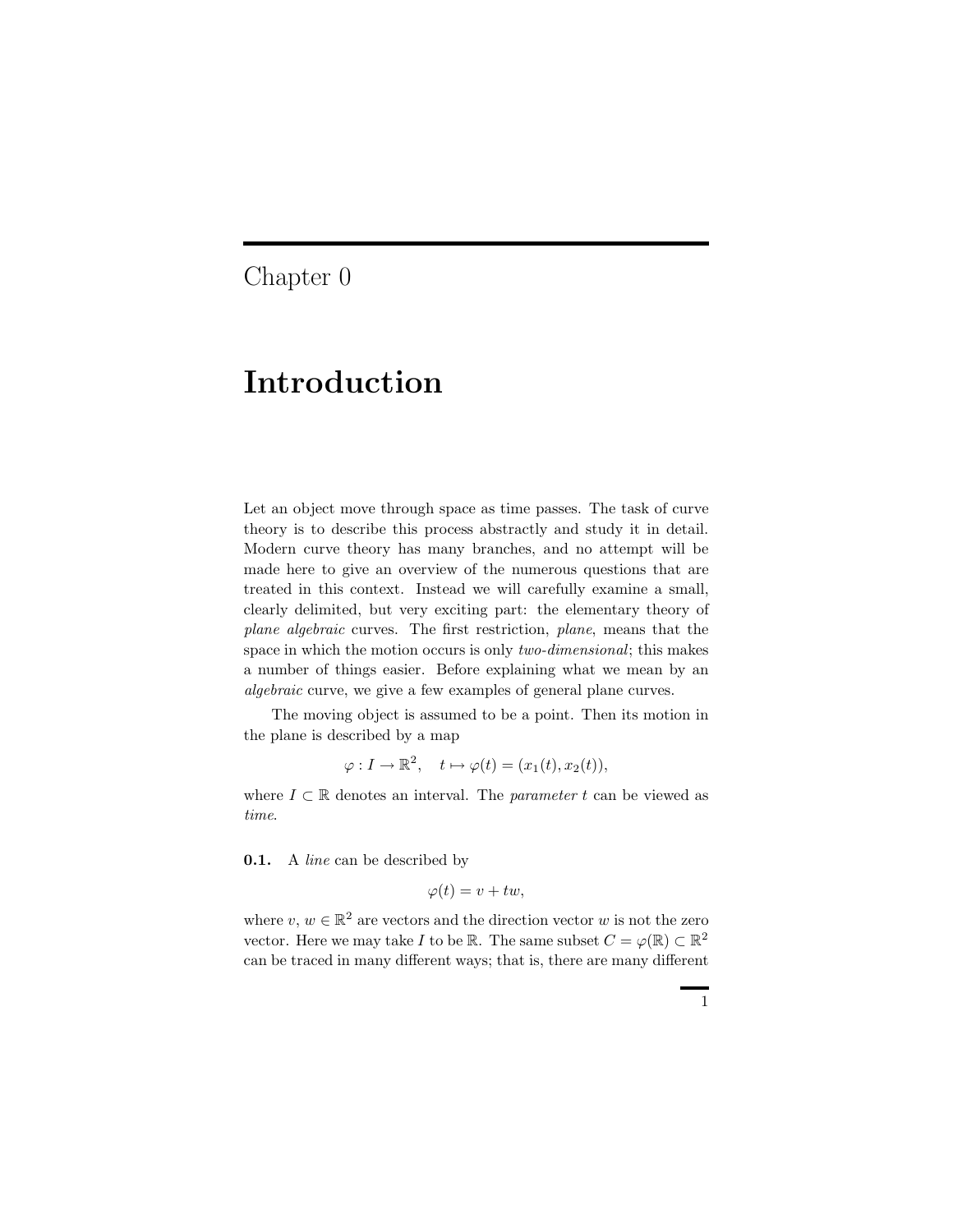parametrizations  $\varphi$  with the same trace  $\varphi(I)$ —just as the railroad, with a fixed network of tracks, can keep setting up new timetables. It will turn out that there is far less freedom of choice in the equations f that *describe*  $C$ ; that is,

$$
C = \{(x_1, x_2) \in \mathbb{R}^2 : f(x_1, x_2) = 0\}.
$$

In the case of a line, we always have a linear equation

$$
f(x_1, x_2) = a_1x_1 + a_2x_2 + b
$$
, with  $(a_1, a_2) \neq (0, 0)$ ,

but every  $g = c \cdot f^k$  with  $c \in \mathbb{R}^*$  and  $k \in \mathbb{N}^*$  obviously describes the same line. In Section 1.6 we will study carefully what other equations there can be.

**0.2.** The *circle C* with center  $(z_1, z_2)$  and radius r has an equation

$$
(x_1 - z_1)^2 + (x_2 - z_2)^2 = r^2
$$

and a transcendental parametrization

$$
\varphi(t) = (z_1 + r \cos t, z_2 + r \sin t).
$$

There is also a rational parametrization, which we construct for the case  $(z_1, z_2) = (0, 0)$  and  $r = 1$ . To do this, we project the circle from the point  $p = (0, 1)$  onto the line  $x_2 = 0$ . It is easy to check that under this projection the point

$$
(\varphi_1(t), \varphi_2(t)) = \left(\frac{2t}{t^2 + 1}, \frac{t^2 - 1}{t^2 + 1}\right)
$$

is mapped to  $(t, 0)$ . This results in the parametrization

$$
\varphi : \mathbb{R} \to C \setminus \{p\} \subset \mathbb{R}^2, \quad t \mapsto (\varphi_1(t), \varphi_2(t))
$$

of the punctured circle; see Figure 0.1. If we adjoin an infinitely distant point, or "point at infinity,"  $\infty$  to  $\mathbb{R}$ , it makes sense to extend  $\varphi$  by setting  $\varphi(\infty) = p$ . In Chapter 2 we discuss how crucial such points at infinity are.

Rational parametrizations of arbitrary conic sections (ellipses, hyperbolas, parabolas) can be obtained in exactly the same way.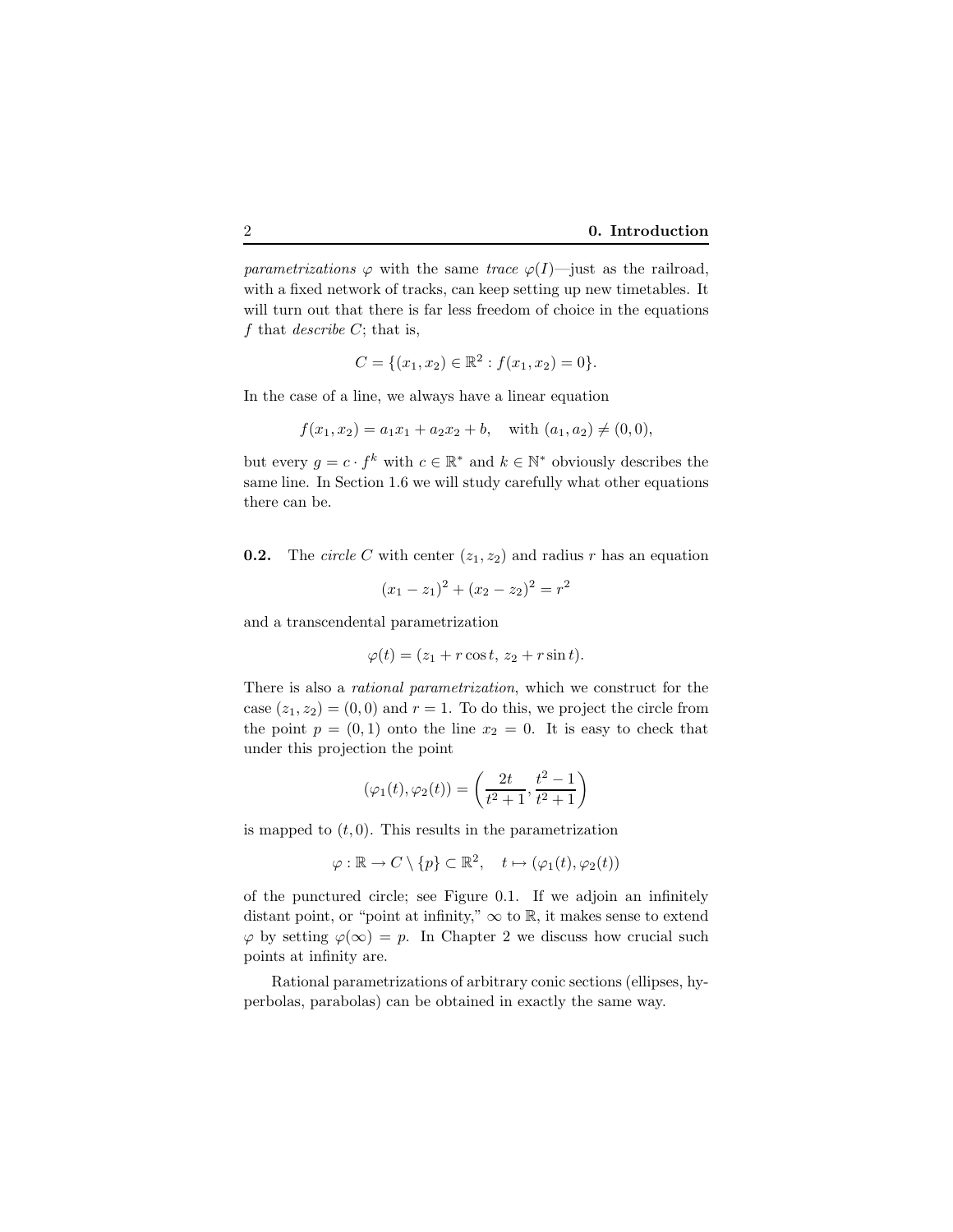

**Figure 0.1.** Rational parametrization of the circle

**0.3.** The *cuspidal cubic* (or *Neil's parabola*)  $C \subset \mathbb{R}^2$  is given by the parametrization

$$
\varphi(t)=(t^2,t^3)
$$

and has the equation



**Figure 0.2.** Cuspidal cubic

This is a polynomial of degree three, so the curve is called a cubic. The tangent vector is given by

$$
\dot{\varphi}(t) = (2t, 3t^2),
$$
 so  $\dot{\varphi}(0) = (0, 0).$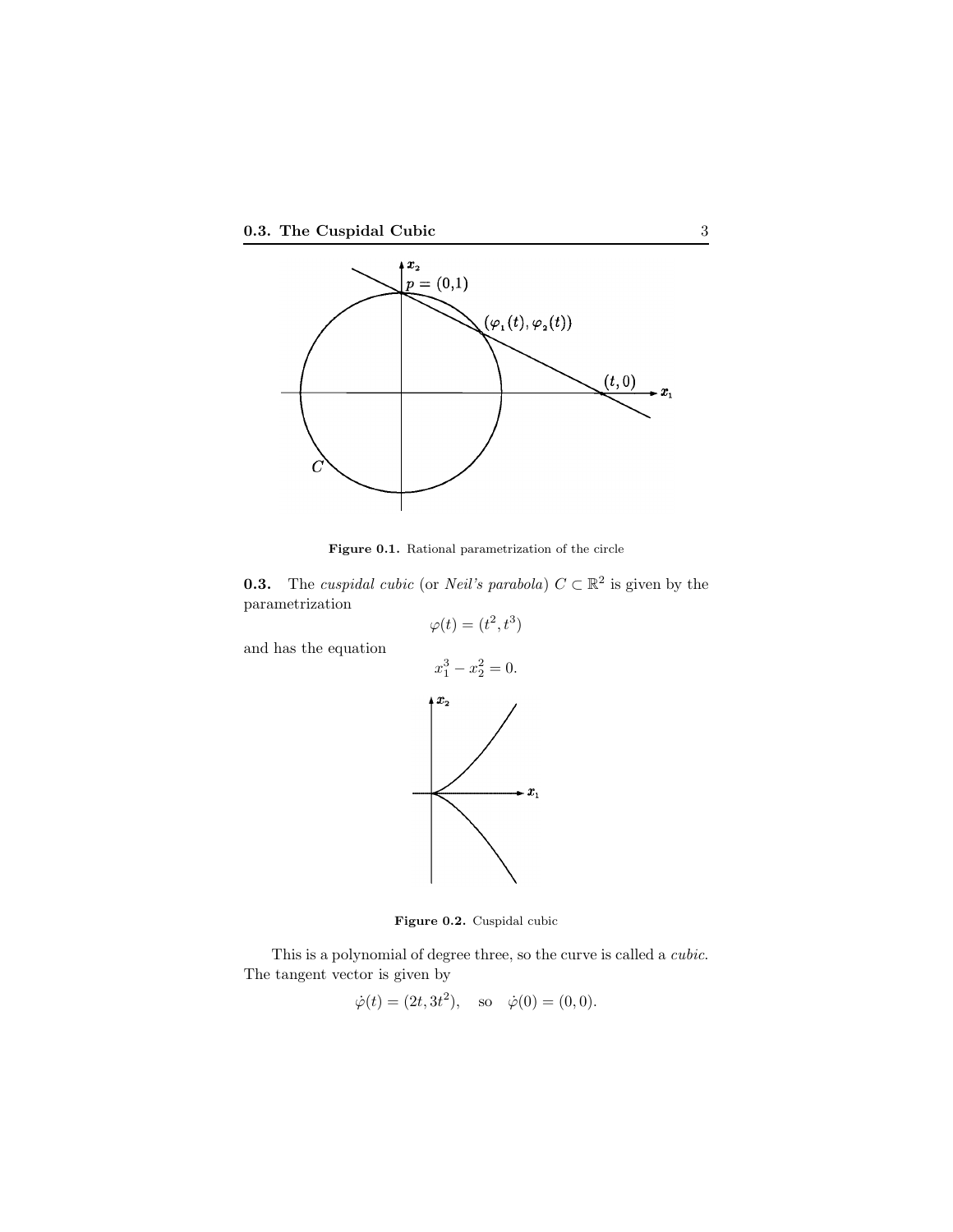At time  $t = 0$  the velocity with which C is traced reverses direction, and its magnitude is zero. It can be shown that  $\dot{\psi}(0) = (0,0)$  for any differentiable parametrization

$$
\psi : \mathbb{R} \to C \subset \mathbb{R}^2 \quad \text{with} \quad \psi(0) = (0, 0).
$$

For sufficiently differentiable  $\psi_i$ , this follows easily from  $\psi_1^3 = \psi_2^2$ . It takes more work if  $\psi$  can be differentiated only once. This phenomenon can occur only at a singular point; the cusp of the cuspidal cubic is the simplest and most important example of a singularity.

**0.4.** Newton's nodal cubic is given by

$$
C = \{ (x_1, x_2) \in \mathbb{R}^2 : x_2^2 = x_1^2(x_1 + 1) \}.
$$

To obtain a picture of the curve, it is useful to determine the points of intersection of C with the lines  $x_1 = \lambda$ . For  $\lambda < -1$  there are none, for  $\lambda = -1$  and  $\lambda = 0$  there is one, and for all other  $\lambda$  there are two, with the square roots of  $\lambda^3 + \lambda^2$  as abscissas.



**Figure 0.3.** Nodal cubic

A rational parametrization

$$
\varphi : \mathbb{R} \to C, \quad t \mapsto (t^2 - 1, t - t^3)
$$

can be obtained by projecting the curve from the origin to the line  $x_1 = -1$ . Under this projection  $\varphi(1) = \varphi(-1) = (0, 0)$ . The origin is an ordinary double point; around it the curve has two branches, which correspond to the distinct values  $\pm 1$  of the parameter t.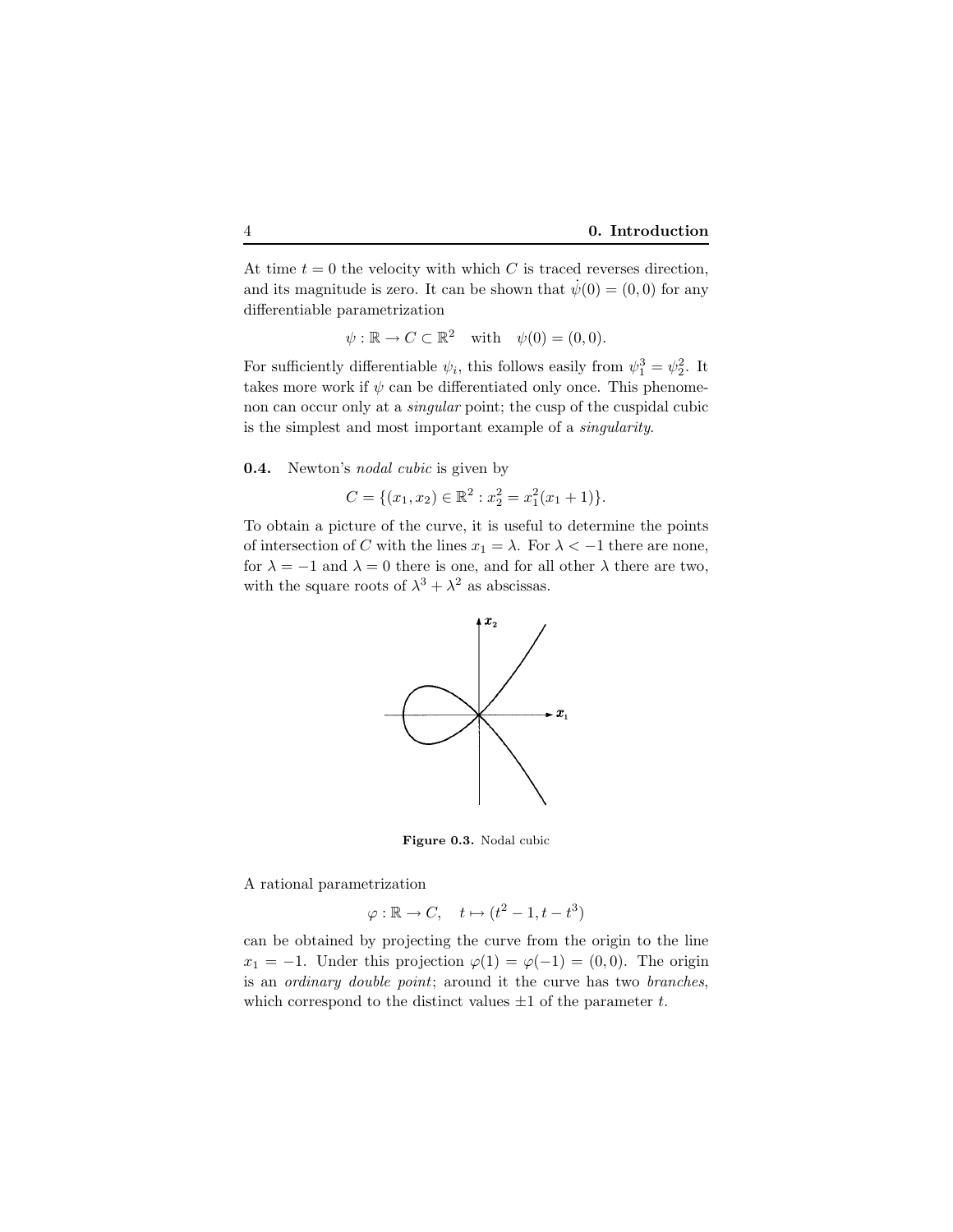

Figure 0.4. Newton's *diverging parabolas*: The curves  $y = g(x)$  and  $y^2 = g(x)$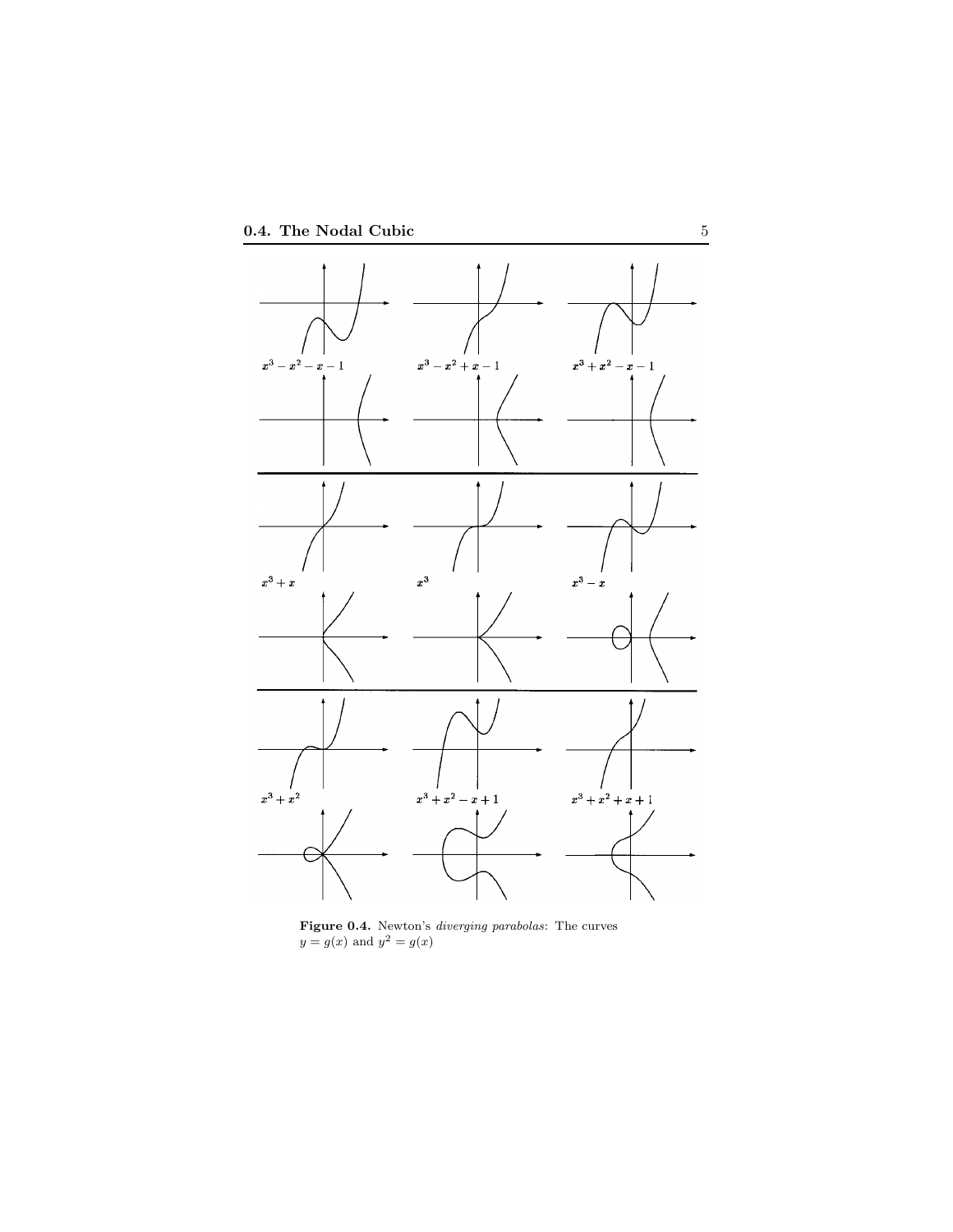In Newton's classification of cubic curves [Ne], as it was published in 1710, both the nodal cubic and the cuspidal cubic belong to the family of "diverging parabolas." These are defined in general by an equation of the form  $x_2^2 = g(x_1)$ , where g is a cubic polynomial. Some examples of curves  $x_2 = g(x_1)$  and  $x_2^2 = g(x_1)$  can be seen in Figure 0.4. There  $x = x_1$  and  $y = x_2$ .

**0.5.** The *folium of Descartes* (named after R. Descartes) looks similar to the nodal cubic but, according to Newton, belongs to the family of "defective hyperbolas." The usual equation is



**Figure 0.5.** Folium of Descartes

The essential difference between this and the nodal cubic is the existence of an asymptote, which has the equation

$$
x_1 + x_2 + 1 = 0.
$$

If we rotate so that the axis of symmetry becomes  $x_2 = 0$ , then shift the asymptote to  $x_1 = 0$ , the folium of Descartes has an equation of the form

$$
x_1 x_2^2 = g(x_1),
$$

where  $g$  is a cubic polynomial. According to Newton, this is characteristic of the defective hyperbolas. Newton's list of cubics contains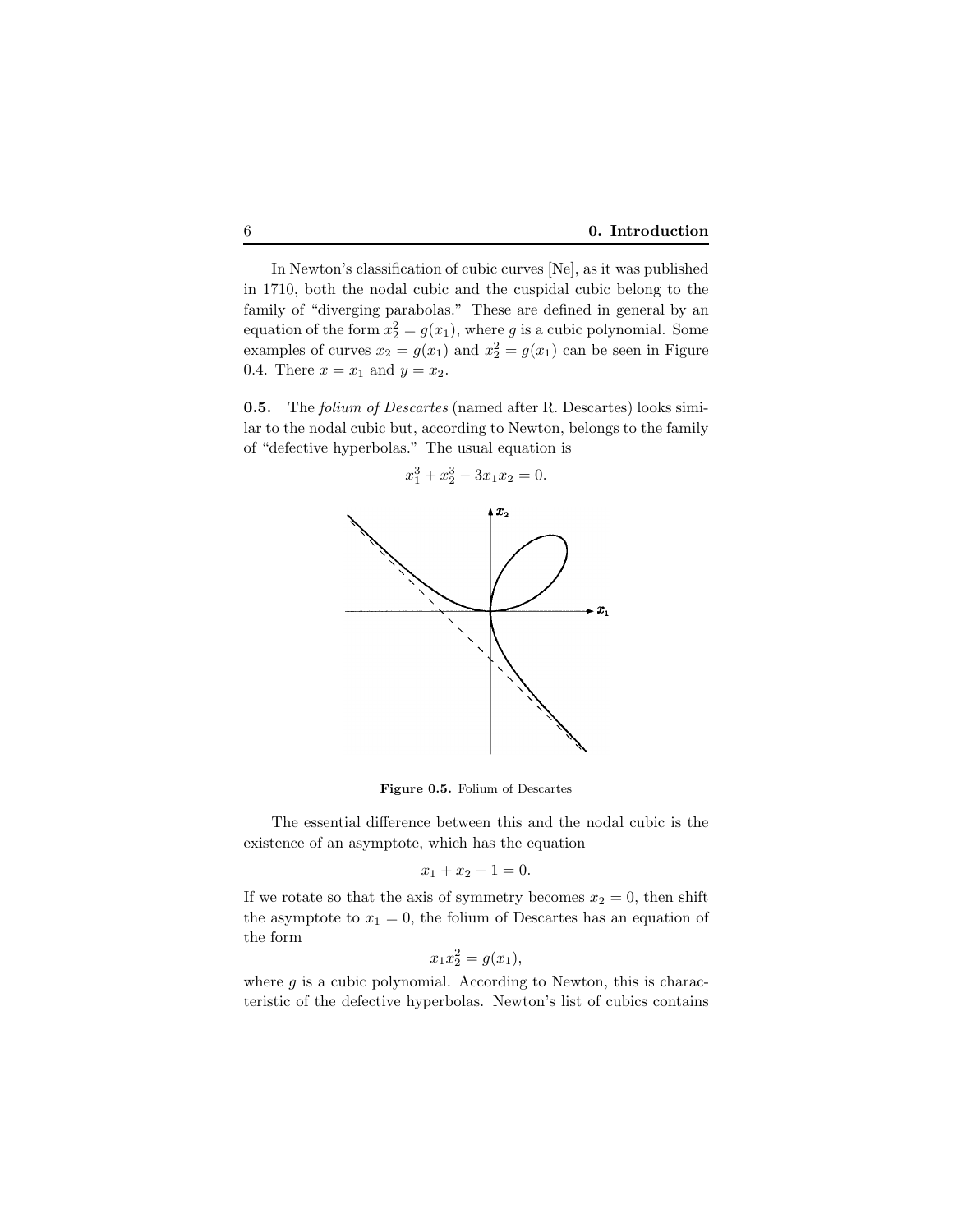72 "species." Later it was completed and, by switching to a coarser equivalence relation (complex projective instead of real affine—see Chapter 2), considerably simplified. Once this switch is made, the equation of any smooth cubic can be brought into Hesse normal form, which contains one complex parameter (see [B-K]).

The passage from quadrics to cubics already indicates that as the degrees of the equations increase, the classification problem becomes more and more difficult, and soon becomes hopeless. From degree 4 on, the list of examples can only be sporadic.

**0.6.** The path traced by the valve on a bicycle tire is an example of a cycloid. It can be parametrized by

 $x_1 = t - \sin t$ ,  $x_2 = 1 - \cos t$ .



**Figure 0.6.** Cycloid

Since it meets the line  $x_2 = 0$  in infinitely many points, it cannot be described by a polynomial (see Section 1.7). If a circle of radius  $r$ is permitted to roll along the inside of a circle of radius  $R>r$ , the path traced by a point on the inner circle is called a hypocycloid. It is closed when  $r/R$  is rational. If, say,  $R = 1$  and  $r = 1/3$ , then the center of the small circle has coordinates  $z = \frac{2}{3}(\cos t, \sin t)$  and the moving point is

$$
p = (x_1, x_2) = z + \frac{1}{3}(\cos 2t, -\sin 2t) = \frac{1}{3}(2\cos t + \cos 2t, 2\sin t - \sin 2t).
$$

Applying a few trigonometric identities gives

$$
3(x_1^2 + x_2^2)^2 + 8x_1(3x_2^2 - x_1^2) + 6(x_1^2 + x_2^2) = 1
$$

as the equation of the hypocycloid of three cusps. This polynomial has degree four, so it is called a quartic.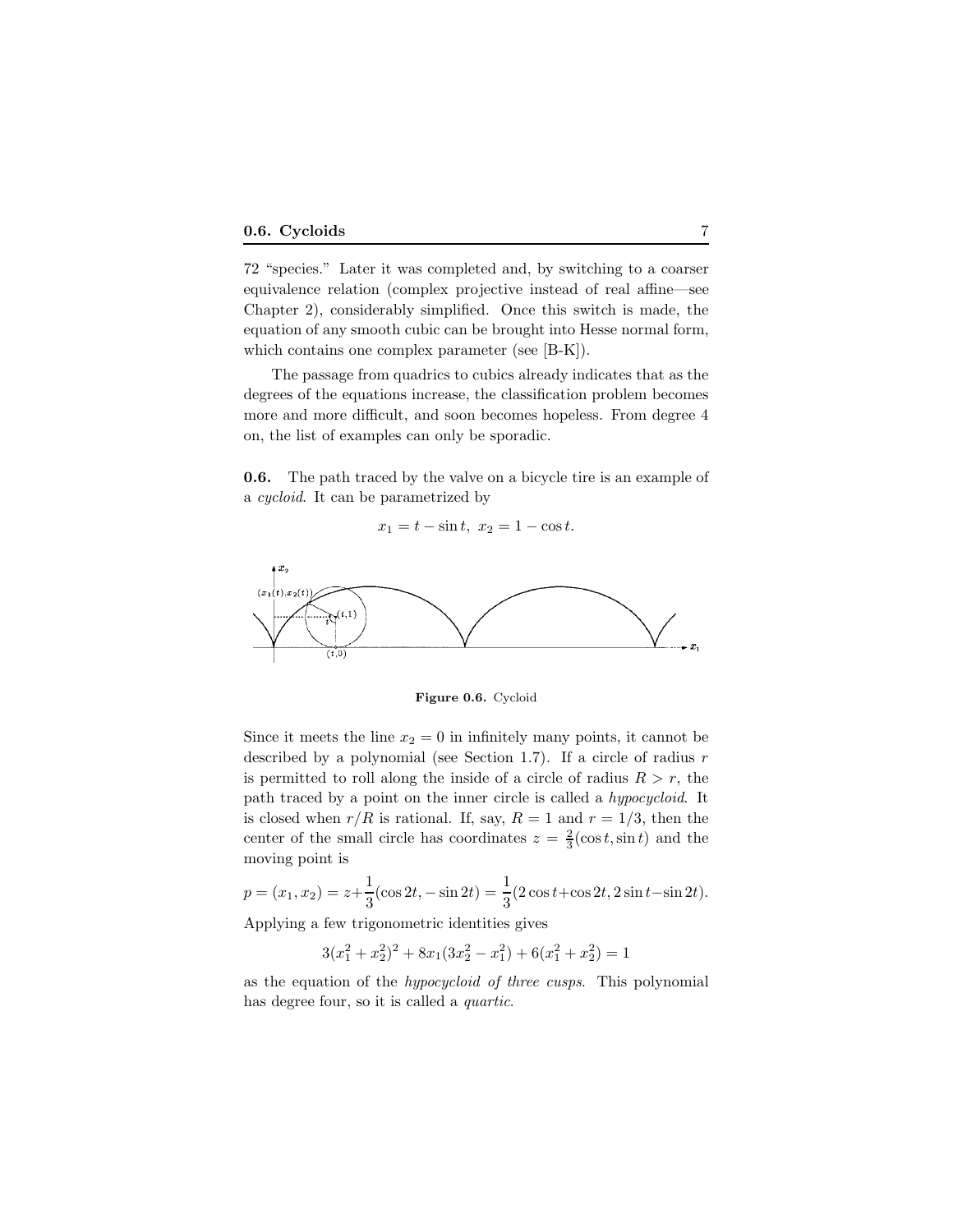

Figure 0.7. Constructing the hypocycloid of three cusps



**Figure 0.8.** Hypocycloid of three cusps

A rational parametrization can be obtained by setting  $\tau = \tan(t/2)$ . Then

$$
(\cos t, \sin t) = \left(\frac{1 - \tau^2}{1 + \tau^2}, \frac{2\tau}{1 + \tau^2}\right)
$$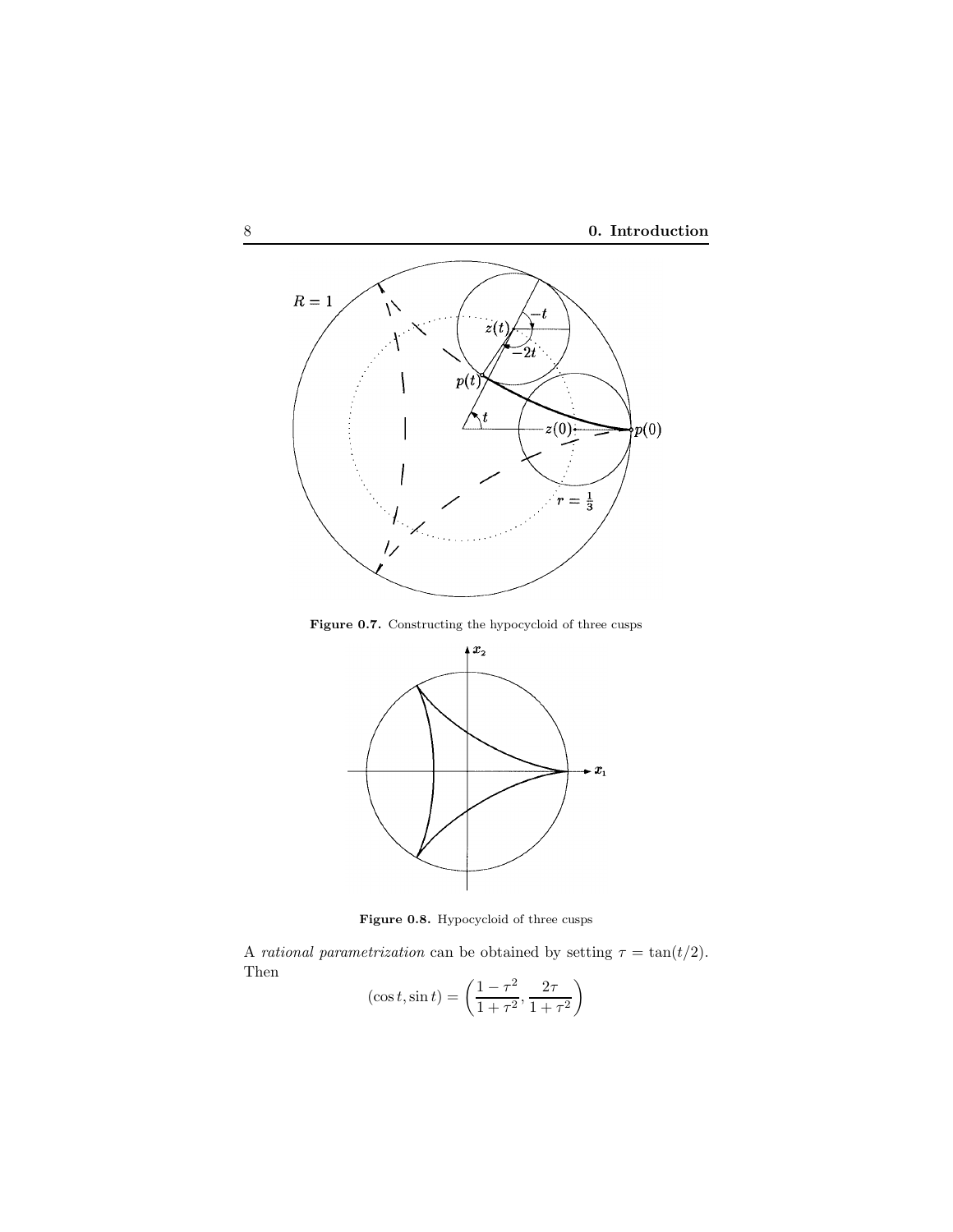(see Section 0.2). Hence

$$
p = (x_1, x_2) = \frac{1}{3(1+\tau^2)^2} (3 - 6\tau^2 - \tau^4, 8\tau^3).
$$

When  $t = \pi$ , we have  $p = (-1/3, 0)$ ; the corresponding parameter is  $tan(t/2) = \infty$ .

Example (d) of Section 5.1 gives a more elegant way of using the relationship between the circle and the hypocycloid.

If the ratio of the radii is irrational, then the cusps of the hypocycloid are dense in the outer circle. This is an immediate consequence of the following theorem.

**Kronecker's Theorem.** Let  $\alpha \in \mathbb{R}$  be irrational, and let  $\xi \in \mathbb{R}$  be arbitrary. Then for every  $\varepsilon > 0$  there exist integers n and p such that

$$
|n\alpha - \xi - p| < \varepsilon.
$$

In short: the multiples  $n \cdot \alpha$  are dense mod 1 (see [Cha], VIII).

**0.7.** Felix Klein constructed an interesting family of quartics as follows: Start with two ellipses  $C_1$ ,  $C_2$ , with equations

$$
f_1 = x_1^2 + \frac{1}{4}x_2^2 - 1 = 0,
$$
  

$$
f_2 = \frac{1}{4}x_1^2 + x_2^2 - 1 = 0.
$$



Figure 0.9. Three members of Felix Klein's family of quartics

The equation  $f_1 \cdot f_2 = 0$  describes the curve  $C_0 = C_1 \cup C_2$ . For small real  $\varepsilon$ , let  $C_{\varepsilon}$  be the curve described by  $f_1 \cdot f_2 = \varepsilon$ . If we consider the signs of the functions  $f_1$ ,  $f_2$ , and  $f_1 \cdot f_2$ , we get an idea of how  $C_{\varepsilon}$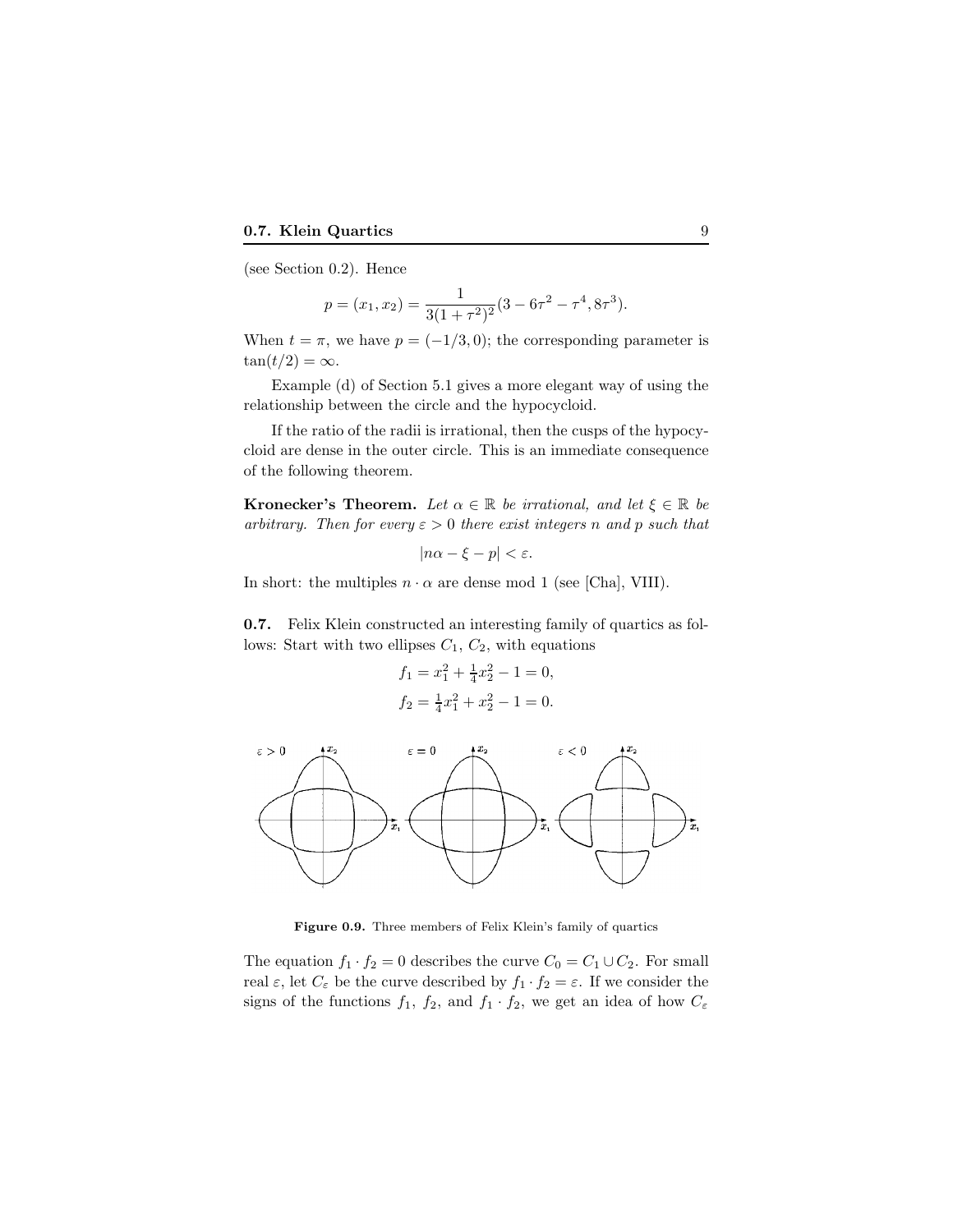looks: for  $\varepsilon < 0$ , the curve consists of four kidney-shaped pieces; for  $\varepsilon > 0$ , it splits into two belts.

The kidney-shaped quartic is remarkable because (in contrast to quadrics and cubics) it has bitangents, which have two points of tangency with the curve. A careful count gives 28 of them.



Figure 0.10. The 28 bitangents to the kidney-shaped quartic

For  $\varepsilon > 0$ , on the other hand,  $C_{\varepsilon}$  has only four real bitangents.

**0.8.** There is a good reason why almost all the curves introduced so far have had polynomial equations. You can already see from the rationality condition for hypocycloids how rare this is for curves parametrized in an elementary way.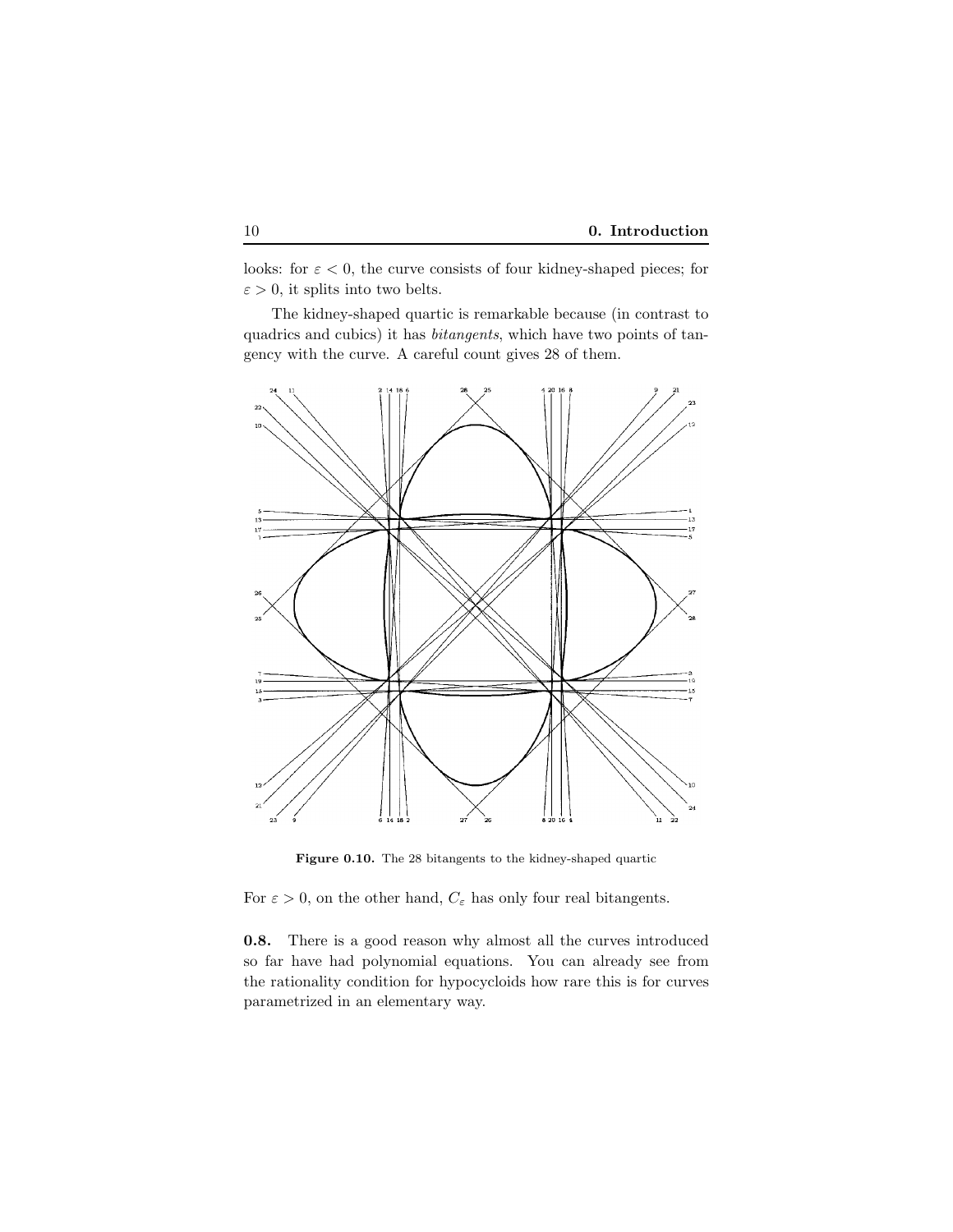Things can become quite pathological when the curve admits only a continuous parametrization. One example is the Peano curve, a continuous surjective map

$$
\varphi: I \to I \times I
$$
, where  $I = [0, 1]$ .

 $\varphi$  is constructed as the uniform limit of piecewise linear maps. In 1890 Hilbert, in Bremen, illustrated it to the Association of German Natural Scientists and Physicians as follows:



**Figure 0.11.** Peano curve

The trace of the curve in this case is the whole square, so just looking at the trace gives absolutely no idea how the "curve" was formed.

In constructing the *snowflake curve* (see Figure 0.12), we can think of a geographer who wants to draw the coastline of Brittany with greater and greater accuracy.

We start with an equilateral triangle and, at each stage, attach a triangle with sides of length  $a/3$  to each existing side of length  $a$ .

The length of the curve increases at each step by the factor 4/3. The uniform limit of this sequence is a continuous curve that is nowhere rectifiable; we can no longer write an equation for its trace.

The last examples should show above all that whoever is interested in particular regularity properties cannot avoid restricting the class of curves considered. The existence of a polynomial equation is a very rigid condition. But in this case we can expect more precise statements about (for instance) possible singularities, inflection